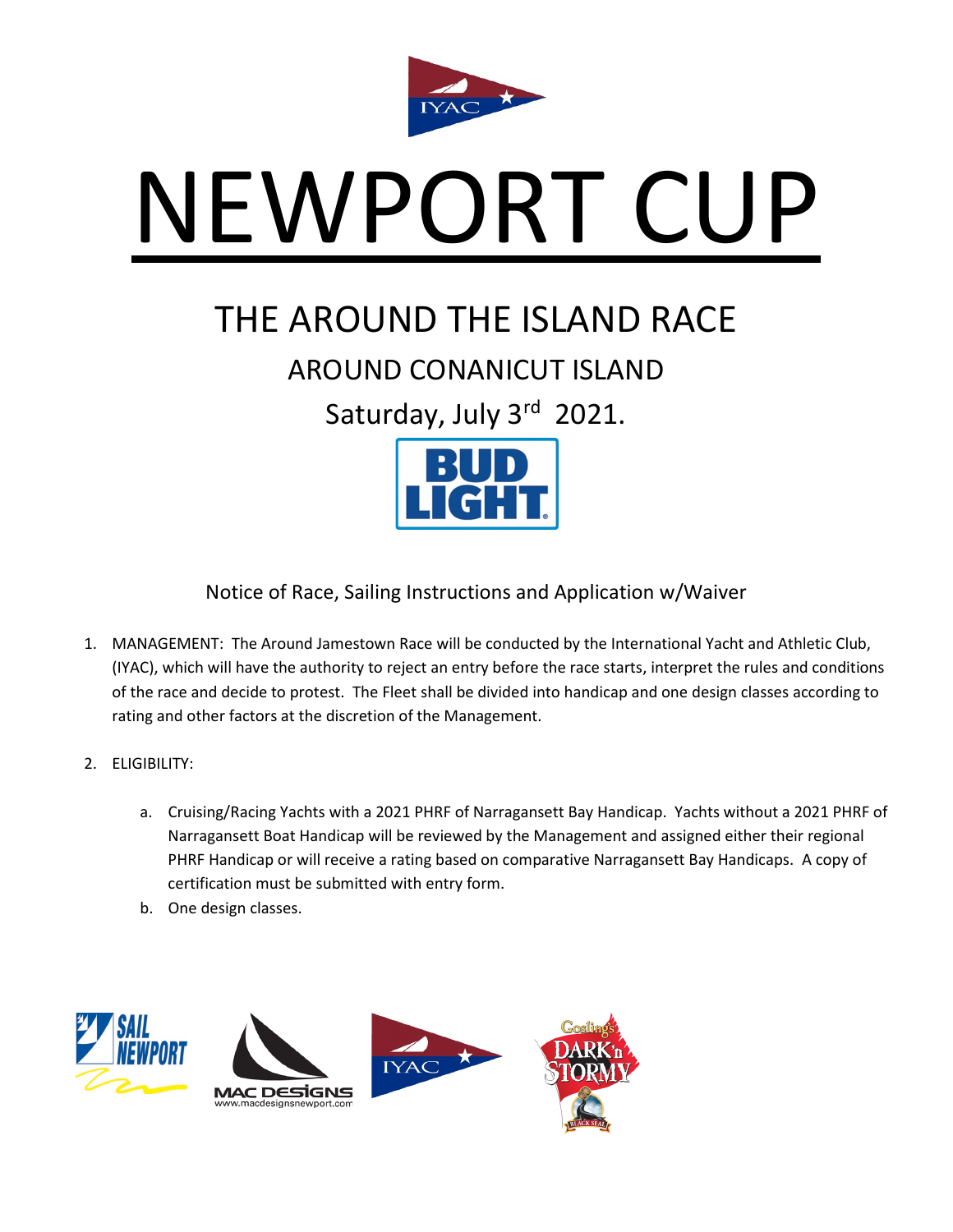- 3. RULES:
	- a. The Rules governing the race will be the 2020-2021 Racing Rules of Sailing as administered by the US Sailing Association and individual Class Rules shall apply.
	- b. World Sailing, Regulation 20 Advertising code shall be at the discretion of and approved by the Management.
	- c. The Sailing Instructions, including Amendments, take precedence in case of conflict.
- 4. CLASSES
	- a. PHRF Class designation will be posted based on the number of entries at the Skippers' Meeting.
	- b. One Design Classes There must be at least 4 yachts entered in One Design classes to qualify for a separate start. If there are less than 4 entered, the Yacht will be racing in Class 1 PHRF. All yachts must fly the appropriate code flag for their class from their backstay.
		- Code flags designating the classes are:
		- Class 1 Numeral Pennant 1 Class 2 Numeral Pennant 2
		- Class 3 Numeral Pennant 3
		-
		- Class 4 Numeral Pennant 4
- 5. AWARDS: Awards will be presented , on Saturday, July 3, 2021 at 1800hrs at the IYAC, 536 Thames St. Newport, RI. 02840
- 6. ASSUMPTION OF RISKS: It shall be the sole responsibility of each Yacht to decide whether or not to start or continue the race and to comply with minimum USCG safety regulations for their Class. Each competitor, by participation, agrees that neither the IYAC nor the persons assisting the race shall be responsible for damage or injury suffered during the race.
- 7. ENTRY PROCEDURE: Each entrant must submit a copy of the Yacht's 2021 PHRF/NB rating form, and the completed IYAC Entry and Liability Waiver and entry fee of \$2.00 per foot of length on or before by Friday, July 2, 2021, 1900hrs. To delivered to: IYAC, 536 Thames Street, Newport, RI 02840, or emailed to [mick@mickharveyyachting.com.](mailto:mick@mickharveyyachting.com) Payment can be made by check or cash mailed or dropped off at the IYAC address above, or online through Paypal at IYACNEWPORT.com. When you go to the website, click on "Events" and choose 2021 Newport Cup, from there it is easy to navigate through NOR, Si's, Entry and payment options. Please be sure to complete your registration in advance. If you have any questions, call Mick Harvey at (401) 935-8097.
- 8. SKIPPER'S MEETING: Will be held at 0830 at the IYAC, we ask for one representative from each entered competitor. We will issue class breaks at the meeting, in the event of late entries we will issue class breaks by email and on VHF 72 twenty five minutes before signals, at 1030hrs. .
- 9. PRIZES: Prizes will be awarded for each Class. The Newport Cup will be awarded to the Yacht with the best PHRF corrected time, this is a perpetual trophy (Including One Design Class Yachts which will be given a class PHRF rating for this trophy.)

The JAIMIE BOECKEL MEMORIAL trophy is presented to the bowman of the fastest elapsed time boat. His name and the time will be engraved on a plaque on the trophy.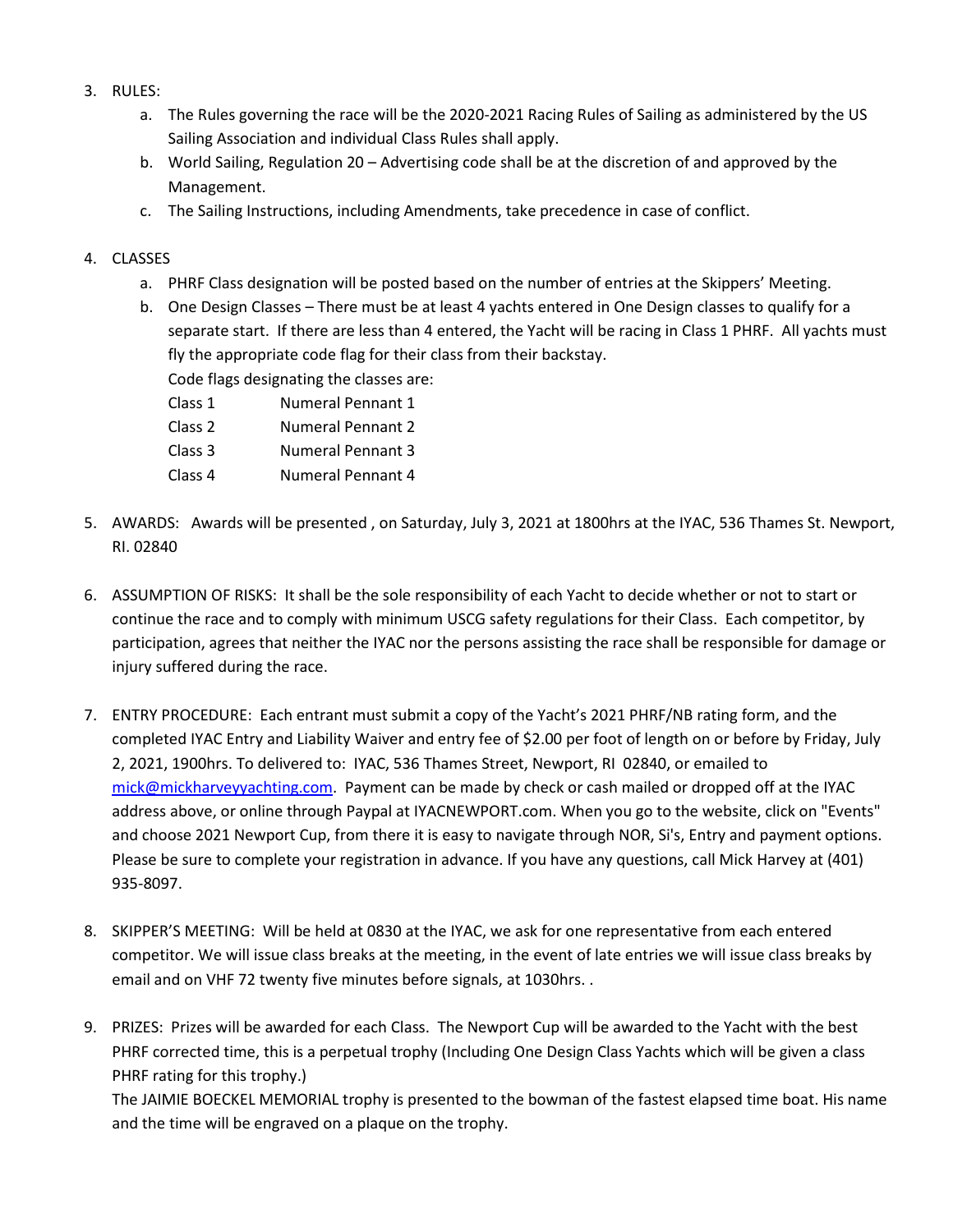#### SAILING INSTRUCTIONS

- 1. STARTING AND FINISHING LINE: Will be between a staff flying an orange flag on the committee boat, anchored West of Goat Island and East of the shipping channel, and an orange buoy.
- 2. CHECK IN: All Yachts shall check in with the Race Committee Boat prior to the warning signal.
- 3. COMMUNICATIONS: The Race Committee Boat will be monitoring VHF Channel 72 and will notify competitors of all race announcements.
- 4. PFD RULE: If the Race Committee boat displays Code Flag "Y", Rule 40.1 is in effect. All competitors must wear an approved PFD.
- 5. COURSE SIGNALS: Course letters will be displayed under the individual class designators from the Race Committee Boat.
- 6. SPECIAL COURSE INSTRUCTIONS ALL CLASSES: The Newport to Jamestown Bridge shall be passes under the center span of the suspension section of the bridge. No Yacht shall sail between Rose Island and the Newport Bridge. The Jamestown to North Kingston Bridge shall be passed under the center span. The Race Committee may find it necessary to employ Code Flag "I" putting into effect the "Round the Ends" rule (RRS 30.1). When the Code Flag "I" has been displayed, and when any part of the Yacht's hull, crew, or equipment is on the course side of the starting line or its extensions during the minute before her starting signal, she shall return to the prestart side of the line across one of is extensions and start.
- 7. COURSES: The course will be displayed on the Race Committee Boat prior to the warning signal on the White Notice Board and will announced on VHF channel 72.
- 8. WINDWARD LEG: If the Race Committee Boat displays Code Flag W at the Warning Signal, there will be a short windward leg after the start for all the following courses. The windward mark will be an orange bouy and the rounding of this mark will be displayed on the Race Committee Boat by either a green flag (Starboard rounding), or a red flag (Port rounding) at the warning signal.
- 9. COURSE "O": Starting from North to South; from the Starting Line to FL G 2.5 Sec. Bell "11", The Dumplings, leave to Starboard; then to the RG Bell SW off Beavertail Point, leave to Starboard; then to Can "5", NW of Conanicut Point, leave to Starboard; then to R "2", NNE of Conanicut Point, leave to Starboard and then to Finish Line. Distance: 18.1 miles
- 10. COURSE "X": Starting from South to North; from the Starting Line to R "2", NNE of Conanicut Point, leave to Port; then to Can "5", NW of Conanicut Point, leave to Port; then to RG Bell, SW of Beavertail Point, leave to Port; then to FL G 2.5 Sec. Bell "11", The Dumplings, leave to Port and then to Finish Line. Distance 18.1 miles.
- 11. COURSE "Z": Starting from South to North; from the Starting Line to RG Nun South of Prudence Island, leave to Starboard, then to G "17", leave to Starboard, then to FL 2.5 Sec. Bell "11", The Dumplings, leave to Port and then to Finish Line. Distance 12.0 miles.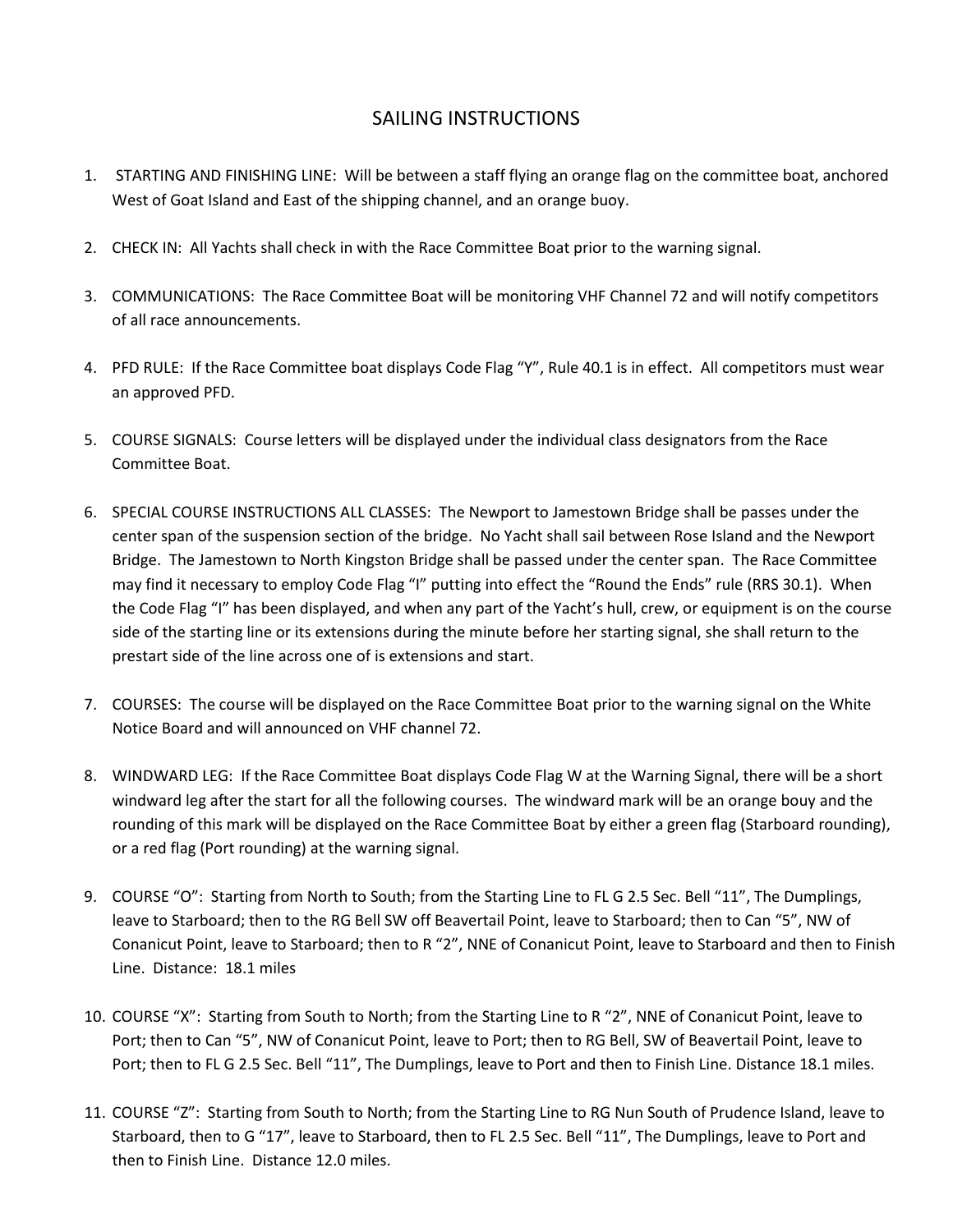- 12. COURSE "P": Starting from North to South; from the Starting Line to FL G 2.5 Sec. Bell "11", The Dumplings, leave to Port, then to FL R 4 Sec. Bell "14", Bishop Rock, leave to Port; then to RG Nun South of Prudence Island, leave to Port and then to Finish Line. Distance 12.0 Miles.
- 13. COURSE "Y": Alternate Course to be displayed by Race Committee Boat on the White Notice Board prior to warning signal.
- 14. PROTEST: The flag used to signify a protest shall be Code Flag B. Protests shall be made in accordance with Rule #60 and must be delivered to the IYAC by 1700 hrs, Saturday, July 3. Protests will be heard at the IYAC at the discretion of the Race Committee. We encourage you to follow the rules and resolve any infringements on the water. Protest is discouraged, please do your turns.
- 15. POSTPONEMENT: AP, Answering Pennant and two sound signals. Race Committee will attempt to announce all signals on Channel 72.
- 16. ABANDONMENT: Code Flag N over Code Flag H and three sound signals.
- 17. INDIVIDUAL RECALL: Code Flag X and one sound signal. The Race Committee shall attempt to notify each Yacht recalled by hailing its Sail Number, but it is the responsibility of each Yacht to start correctly.
- 18. GENERAL RECALL: First Repeater and two sound signals. One minute after the First Repeater is lowered a new Warning Signal will resume the interrupted sequence of starting signals. The Class recalled will be the next to start.
- 19. TIME LIMIT: The time limit for this race will be expire at 1630 hrs. One yacht of a class finishing within the time limit will constitute a race.
- 20. RETIREMENTS: Please notify the Race Committee

#### 21. STARTING SIGNALS:

First Sequence

| Class 1 | Warning     | Class Flag, one sound                 | 1055 Hours            |
|---------|-------------|---------------------------------------|-----------------------|
|         | Preparatory | Class Flag P (code flag I), one sound | 1056                  |
|         | 1 Minute    | Code Flag P removed, one long sound   | 1059                  |
|         | Start       | Code Flag removed, one sound          | 1100                  |
| Class 2 | Warning     | Class Flag, one sound                 | Approx 1 minute after |